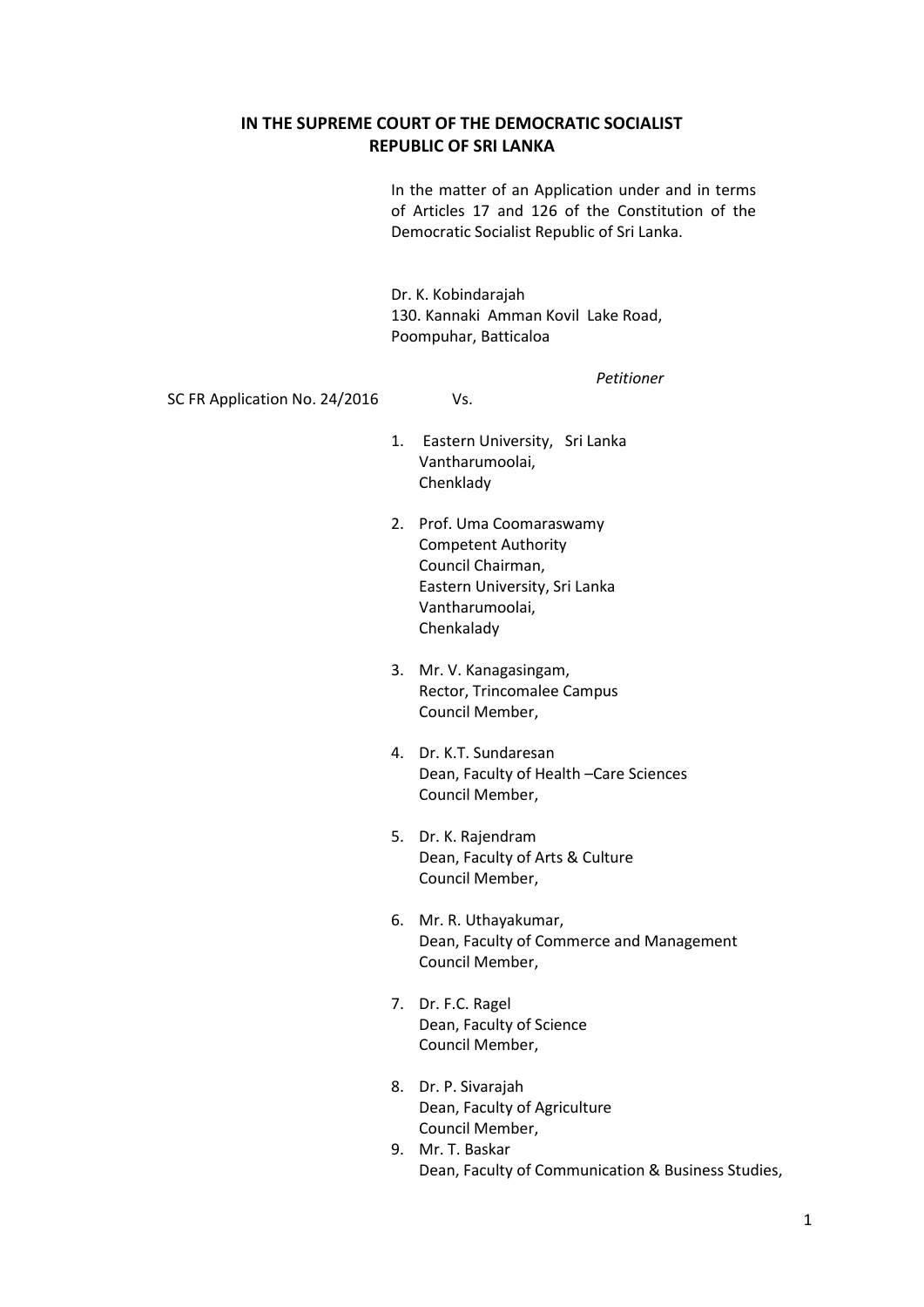Trincomalee Campus, Council Member,

- 10. Dr. K.E. Karunakaran, Senate Nominee, Council Member,
- 11. Mr. P. Sachithananthan, Senate Nominee, Council Member,
- 12. Mr. A. Gnanathasan, UGC Appointed Council Member,
- 13. Rev. Fr. Dr. Paul Robinson, UGC Appointed Council Member,
- 14. Mr. P. Kannan, UGC Appointed Council Member,
- 15. Prof. R. Sivakanesan, UGC Appointed Council Member,
- 16. Dr. H.R. Thabavita, UGC Appointed Council Member,
- 17. Mrs. P.S.M. Charles, UGC Appointed Council Member,
- 18. Dr. M.S.M. Ibralebbe, UGC Appointed Council Member,
- 19. Dr. M. Thamilvannan, UGC Appointed Council Member,
- 20. Mr. S.M. Hussain, UGC Appointed Council Member,
- 21. Mr. P.T. Abdul Hassan, UGC Appointed Council Member,
- 22. Dr. S. Maunaguru, UGC Appointed Council Member, The 3<sup>rd</sup> to the 22<sup>nd</sup> Respondents abovenamed all of the Eastern University, Sri Lanka, Vantharumoolai, Chenkalady
- 23. Mr. A. Paheerathan, Acting Registrar/Secretary to the Governing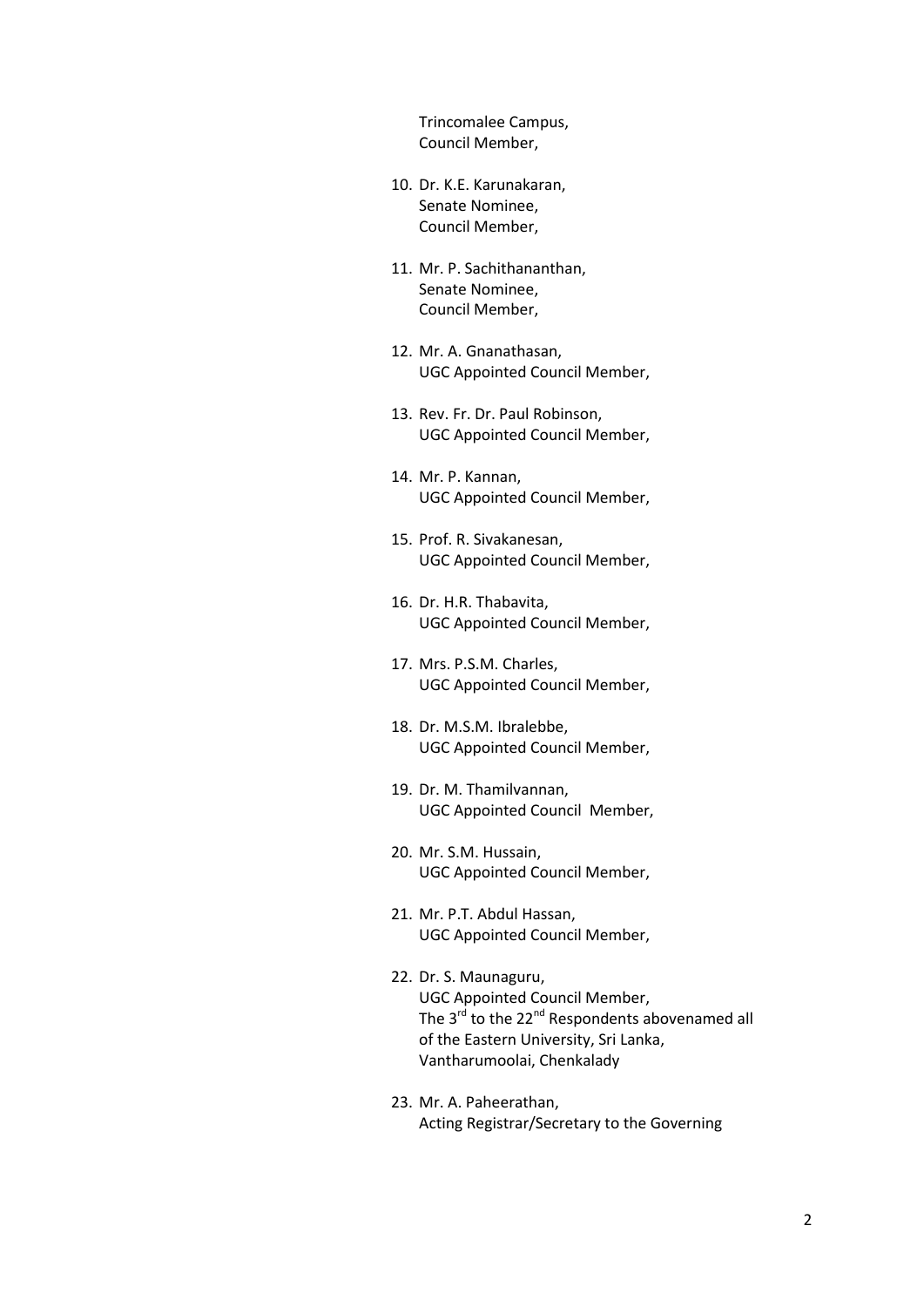Council, Eastern University, Sri Lanka, Vantharumoolai, Chenkalady

- 24. University Grants Commission No. 20, Ward Place, Colombo 7.
- 25. Prof. Mohan de Silva, Chairman, University Grants Commission No. 20, Ward Place, Colombo 7.
- 26. Prof. P.S.M. Gunaratne Member, University Grants Commission No. 20, Ward Place, Colombo 7.
- 27. Prof Malik Ranasinghe Member, University Grants Commission No. 20, Ward Place, Colombo 7.
- 28. Dr. Wickrama Weerasooriya Member, University Grants Commission No. 20, Ward Place, Colombo 7.
- 29. Prof Hemantha Senanayake Member, University Grants Commission No. 20, Ward Place, Colombo 7.
- 30. Dr. Ruvaiz Haniffa Member, University Grants Commission No. 20, Ward Place, Colombo 7.
- 31. Prof. Kumarvadivel Member, University Grants Commission No. 20, Ward Place, Colombo 7.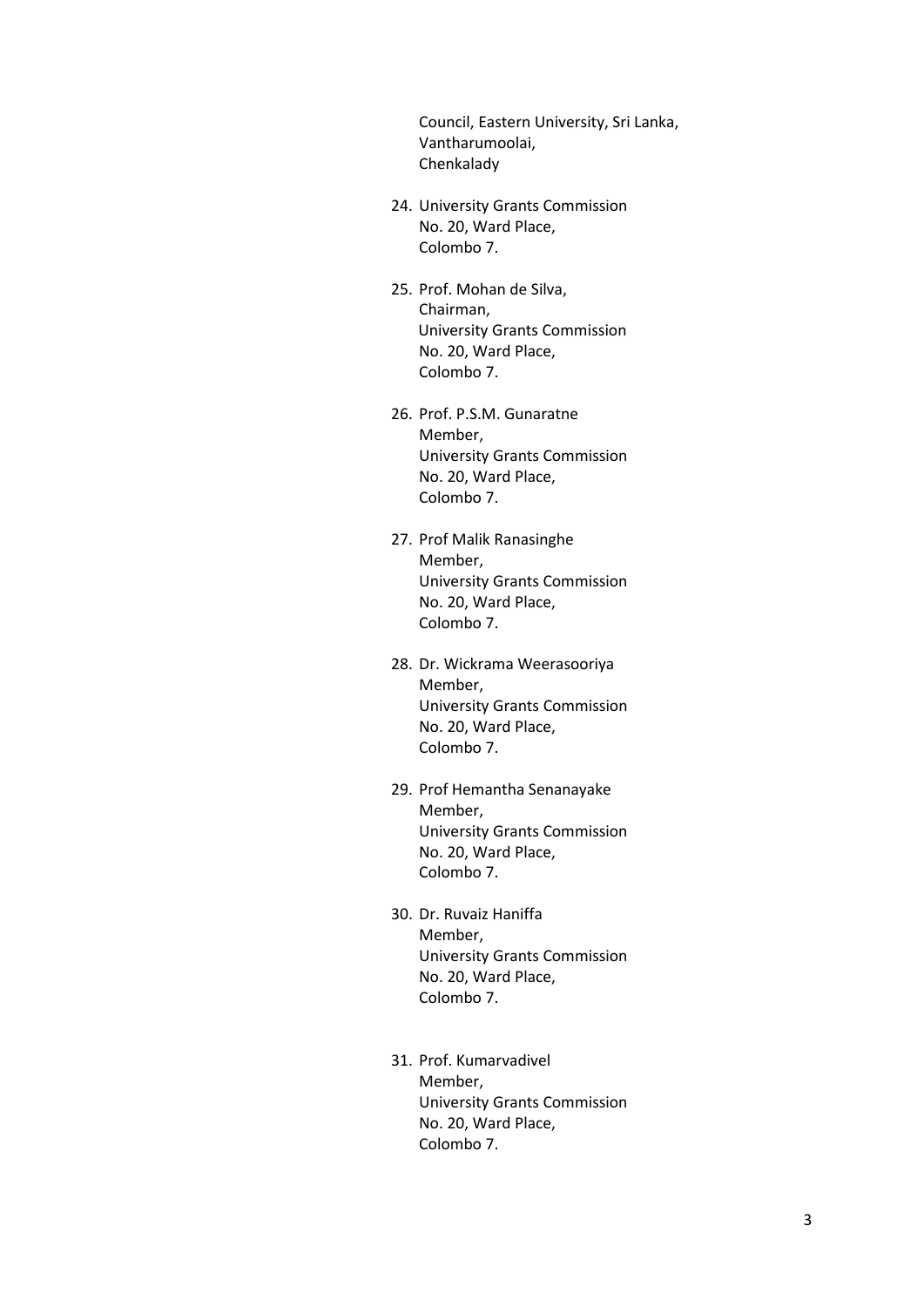- 32. Dr. Priyantha Premakumara Secretary to the University Grants Commission No. 20, Ward Place, Colombo 7.
- 33. Hon. Lakshman Kiriella Minister of University Education & Highways Ministry of University Education & Highways No. 18, Ward Place, Colombo 07.
- 34. Mr. D.C. Dissanayake Secretary to the Ministry of University Education & Highways, Ministry of University Education & Highways, No. 18, Ward Place, Colombo 7.
- 35. Dr.Thangamuthu Jeyasingam Department of Botany, Eastern University Vantharumoolai Chenkalady
- 36. Dr. Mylvagaganam Pagthinathan, Department of Animal Science, Eastern University Vantharumoolai Chenkalady
- 37. Dr. Jeevaretnam Kennedy Department of Languages Eastern University Vantharumoolai Chenkalady
- 38. Dr. Ponniah Sivarajah Dean of Faculty of Agriculture Eastern University Vantharumoolai Chenkalady
- 39. Dr. Theivanayagam Thiruchelvam Faculty of Agriculture Eastern University Vantharumoolai Chenkalady
- 40. Dr. (Mrs.) Chandrakantha Mahendranathan Department of Botany,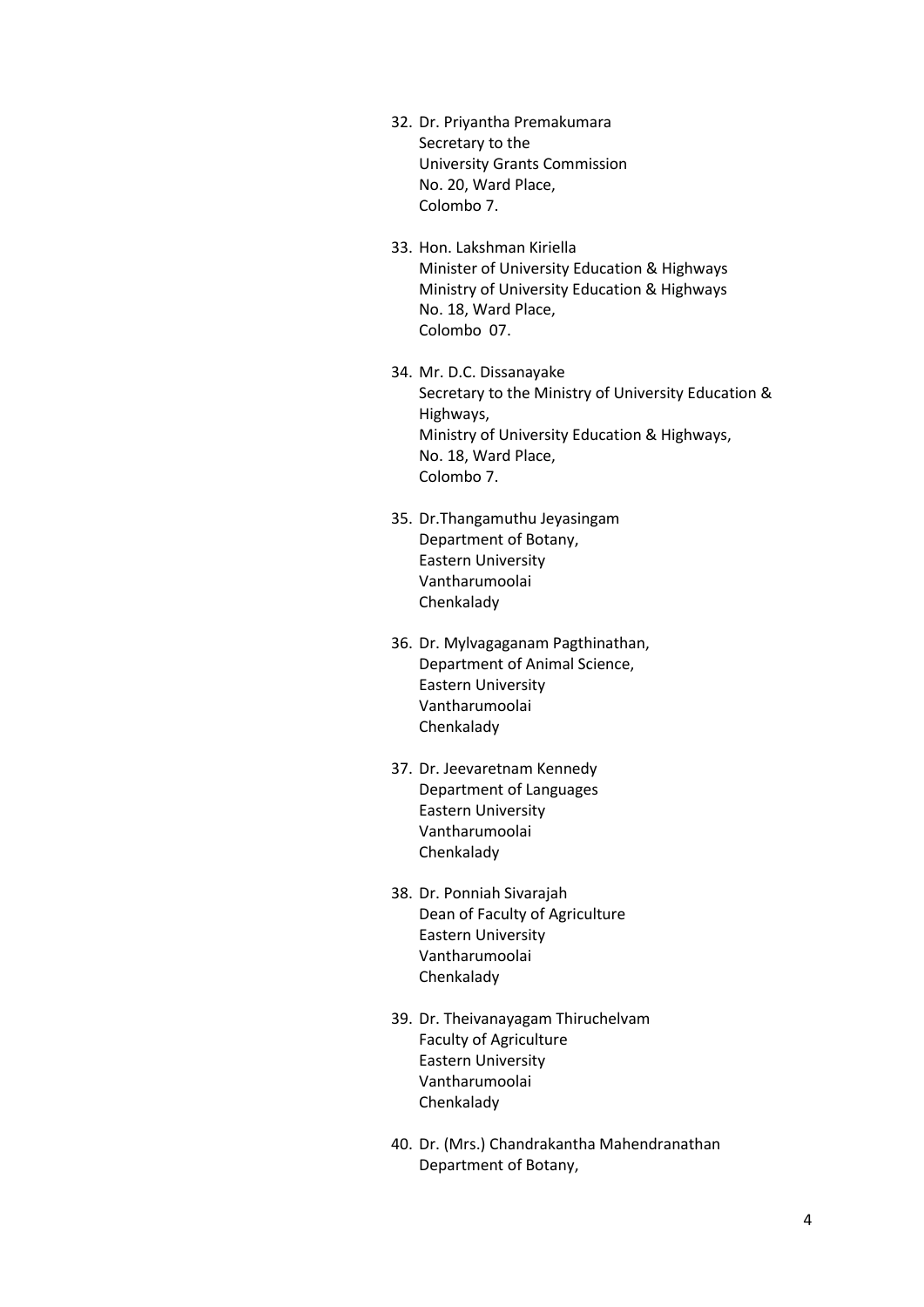|                                               |                | Eastern University,<br>Vantharumoolai,<br>Chenkalady                                                                                                                                                    |
|-----------------------------------------------|----------------|---------------------------------------------------------------------------------------------------------------------------------------------------------------------------------------------------------|
|                                               |                | 41. Professor S Ratnajeevan Hoole<br>86, Chemmani Road,<br>Nallur,<br>Jaffna                                                                                                                            |
|                                               |                | 42. Hon. Attorney General,<br><b>Attorney General's Department</b><br>Hulftsdorp, Colombo 12.                                                                                                           |
|                                               |                | <b>Respondents</b>                                                                                                                                                                                      |
| <b>BEFORE</b>                                 | $\ddot{\cdot}$ | K. Sripavan, C.J.<br>P. Jayawardena, P.C., J.<br>A. Gooneratne, J.                                                                                                                                      |
| <b>COUNSEL</b>                                |                | Faiz Musthapha, PC. With Uditha Egalahewa, PC. and<br>Dhamitha Karunarathne for the Petitioner.                                                                                                         |
|                                               |                | Milinda Gunathilake, Deputy Solicitor General for the 1st<br>$-34$ <sup>th</sup> and 42 <sup>nd</sup> Respondents.                                                                                      |
|                                               |                | M.A. Sumanthiran for the 35 <sup>th</sup> Respondent.                                                                                                                                                   |
| <b>ARGUED ON</b>                              | $\ddot{\cdot}$ | 03.03.2016                                                                                                                                                                                              |
| <b>WRITTEN SUBMISSIONS</b><br><b>FILED ON</b> |                | 04.04. 2016 by the Petitioner                                                                                                                                                                           |
|                                               |                | 04.04.2016 by $1^{st}$ to 3 <sup>rd</sup> and 42 <sup>nd</sup> Respondents<br>03.03.2016 by $1^{st}$ – 34 <sup>th</sup> and 42 <sup>nd</sup> Respondents.<br>31.03.2016 by 35 <sup>th</sup> Respondent. |
| <b>DECIDED ON</b>                             |                | 21.06.2016                                                                                                                                                                                              |

# **K. SRIPAVAN, C.J.,**

The Petitioner in this application, seeks directions, inter alia,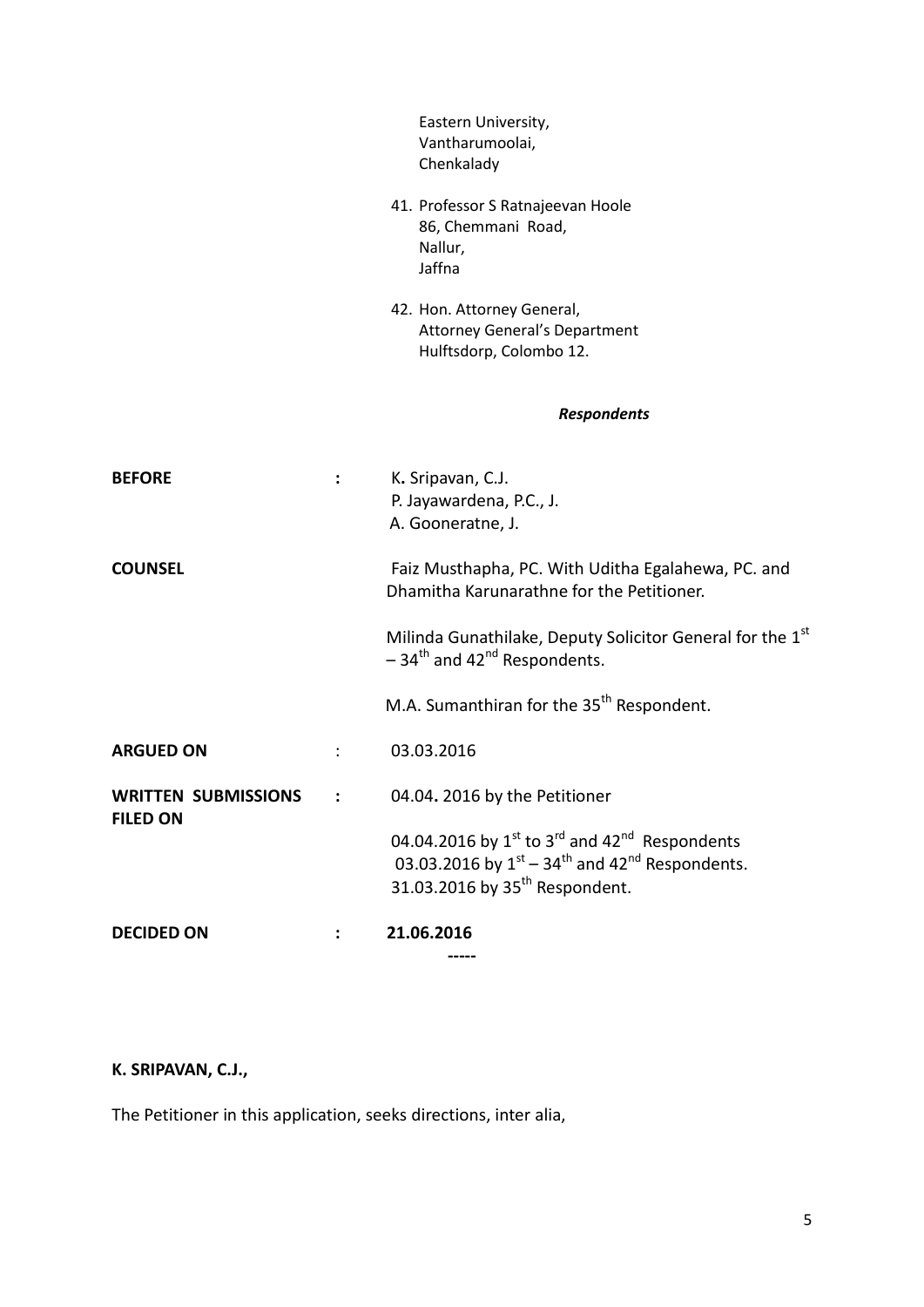- (a) against the  $1^{st}$  to  $34^{th}$  and  $42^{nd}$  Respondents to conduct a fresh election to the post of Vice Chancellor, having included the name of the Petitioner in the Ballot Paper in terms of the University Grants Commission Circulars No. 880 dated 15.08.2006, University Grants Commission Establishments Circular No. 15/2006 dated 11.12.2006 read with Section 34 of the Universities Act; and
- (b) a declaration that the appointment of the  $35<sup>th</sup>$  Respondent to the post of Vice Chancellor of the  $1<sup>st</sup>$  Respondent University is null and void and in violation of Article 12(1), 12(2) and  $14(1)(g)$  of the Constitution.

When the application was taken up for support, the Learned Deputy Solicitor General appearing for the  $1<sup>st</sup>$  to 34<sup>th</sup> and 42<sup>nd</sup> Respondents raised two preliminary objections to the maintainability of the Petition on the following basis :

- i. The complaint of the Petitioner relating to the alleged infringement of his fundamental rights on 12.12.2015 as set out in paragraph 36 and the succeeding paragraphs of the Petition is time barred in terms of Article 126(2) of the Constitution.
- ii. The relief claimed against His Excellency the President in terms of the prayers to the Petition (paragraphs (b) and (c) of the Petition) is in violation of Rule 44(1) of the Supreme Court Rules, in that the Petition does not set out a plain and concise statement of the facts relating to the manner in which His Excellency the President allegedly violated the rights of the Petitioner.

Mr. Sumanthiran, Counsel for the 35<sup>th</sup> Respondent associated with the Preliminary Objections raised by the Learned Deputy Solicitor General.

The Petitioner in paragraph 36 of the Petition claims that the election for the post of Vice Chancellor of the  $1<sup>st</sup>$  Respondent University was held on 12.12.2015, contrary to the direction of this Court made in case No. S.C. F.R. 397/15 dated 10.12.2015 by the  $2^{nd}$  to  $23^{rd}$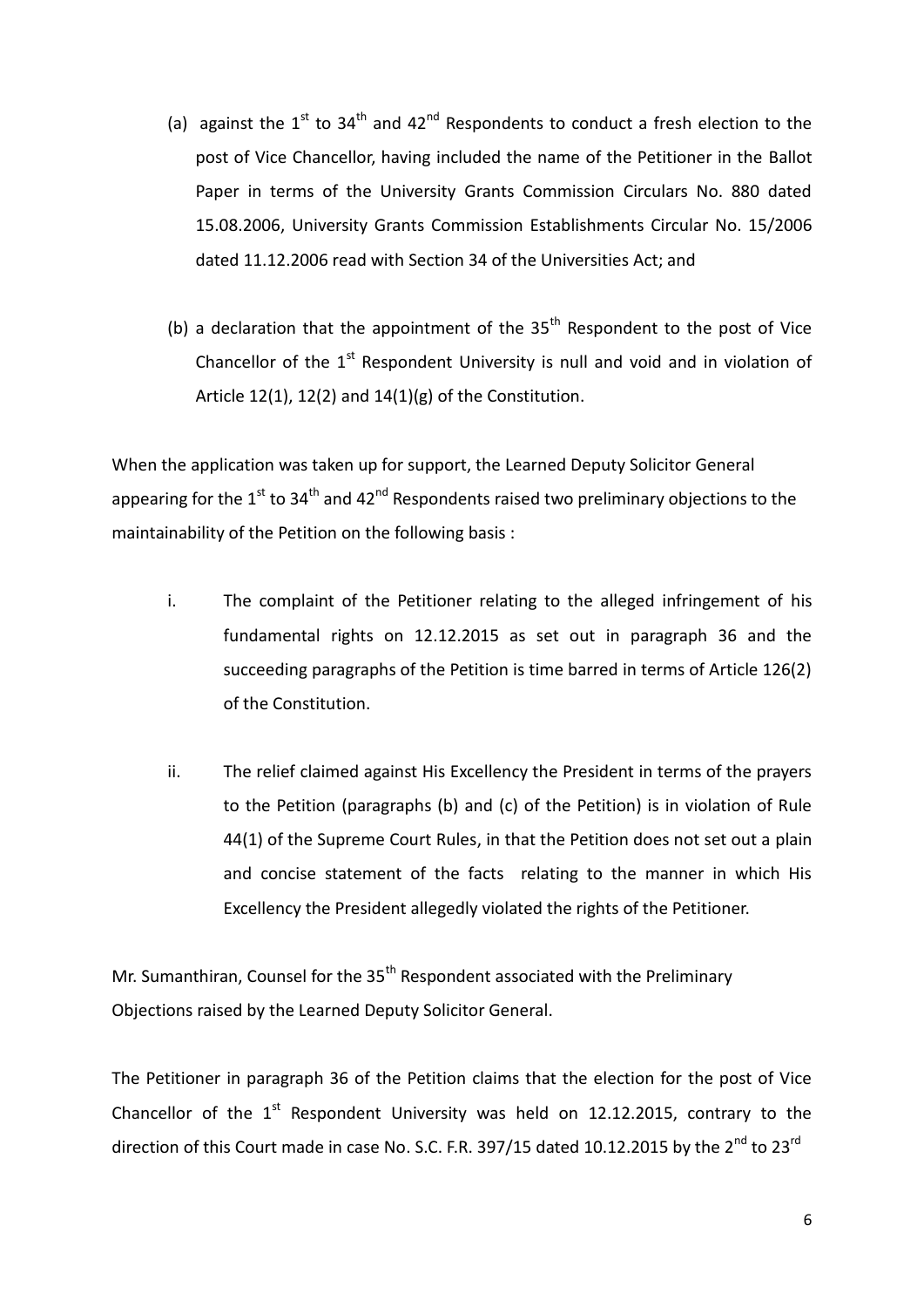Respondents and the Petitioner was illegally prevented from contesting at the election as the Petitioner's name was excluded from the Ballot Paper. Thus, the Petitioner was aware that his name was excluded from the Ballot Paper at the said election held on 12.12.2015. In other words, the alleged infringement of the Petitioner took place on 12.12.2015. According to Article 126(2) of the Constitution, where a person alleges that his fundamental right has been infringed or is about to be infringed by executive or administrative action, he must apply to the Supreme Court within one month thereof.

The Supreme Court in *Gamaethige* Vs. *Siriwardena and Other* (1988) 1 S.L.R. 384 made it very clear that the fundamental rights jurisdiction of the Supreme Court under Article 126(1) is sole and exclusive and any time spent in making appeals does not prevent or delay the operation of the time limit of one month. In *Ramanathan* Vs. *G.A. Kandy* (1988) 2 C.A.L.R. 187, the Petitioner argued that the delay was due to an appeal made to Director for Human Rights. The Court followed the legal principle in the majority judgment in *Gamaethige* Vs. *Siriwardena and Others* and held that the application was out of time.

However, in N*amasivayam* Vs. *Gunawardena* (1989) 1 S.L.R. 394 Sharvananda C.J., overruling a Preliminary Objection that the Petitioner was out of time, stated that to make the remedy under Article 126 meaningful to the Petitioner, the one month period should be calculated from the time the Petitioner is under no restraint. Thus, the one month prescribed by Article 126(2) was made available to the Petitioner from the time he had free access to the Supreme Court. Therefore, where the Petitioner establishes that he became aware of an infringement, the very day the act complained of was committed, the period of one month would be computed only from the date on which the Petitioner did in fact become aware of such infringement and was in a position to take effective steps to invoke the jurisdiction of this Court, unless the Petitioner establishes that his free access to Supreme Court is restrained.

The Petitioner in this application was aware of the infringement on 12.12.2015. The jurisdiction of this Court was invoked on 29.01.2016. I therefore hold that the Petitioner cannot in this application seek to challenge the decision of the Council to exclude the Petitioner's name from the Ballot Paper and made known to the Petitioner on 12.12.2015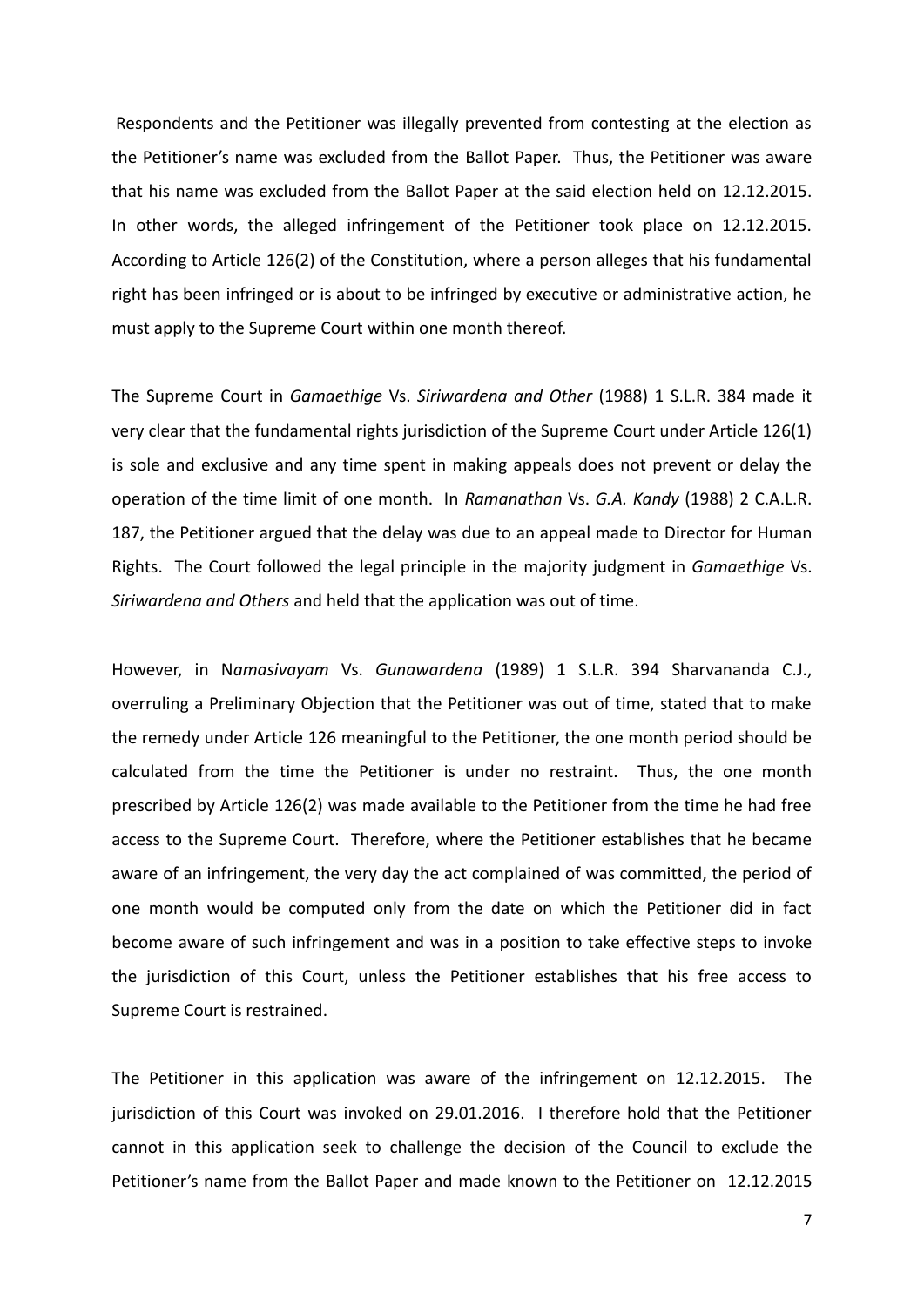as the application is time barred. The Court cannot and will not grant the relief sought in paragraph (d) of the prayer to the Petition, without setting aside the election held on 12.12.2015. Thus, the Petitioner is not entitled to the relief sought in paragraph (d) of the prayer to the petition.

The next matter to be considered is whether the Petitioner could seek a declaration that the appointment of the 35<sup>th</sup> Respondent to the post of Vice Chancellor of the  $1<sup>st</sup>$  Respondent University is null and void. The Petitioner in paragraph 41 of the Petition states thus :-

"*The Petitioner states that the 35th Respondent was appointed on the results of the said illegal election/decision making process that had been communicated to the 24th Respondent University Grants Commission which the 24th Respondent had forwarded the results of the said illegal election/decision making process to His Excellency the President. His Excellency the President, acting upon the said purported results of the said illegal election/decision making process appointed the 35th Respondent Dr. Thangamuthu Jeyasingam to the post of Vice Chancellor of the 1st Respondent University, on or about 21.01.2016."*

It must be noted that His Excellency the President exercises his discretion and appoints one person as the Vice Chancellor out of the names forwarded by the University Grants Commission. What happens if His Excellency the President refuses to appoint anyone out of the names sent by the University Grants Commission? Hence, the violation, if any takes place only when the appointment is made.

On the face of the averments contained in Paragraph 41 of the Petition, the appointment of the  $35<sup>th</sup>$  Respondent was made on 21.01.2016 and the Petitioner filed this application on 29.01.2016 well within the one month time prescribed by Article 126(2) of the Constitution.

This Court as the protector and guarantor of the fundamental rights, cannot refuse to entertain such application seeking protection against infringement of such rights. Accordingly, the Petitioner is entitled to support his application for leave to proceed in so far as it relates to the appointment of the  $35<sup>th</sup>$  Respondent to the post of Vice Chancellor of the